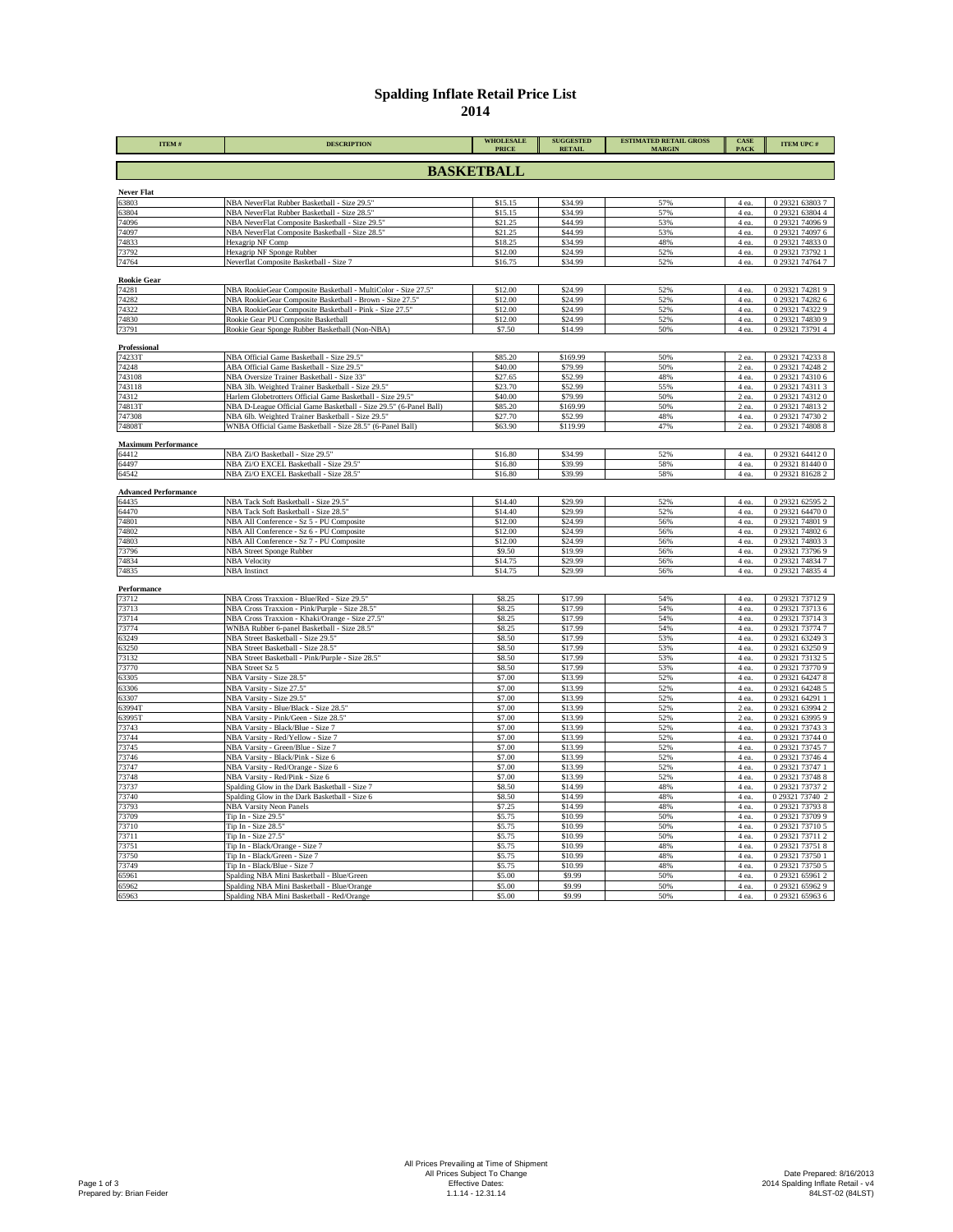## **Spalding Inflate Retail Price List**

| ITEM#                            | <b>DESCRIPTION</b>                                                                                                                        | <b>WHOLESALE</b><br><b>PRICE</b> | <b>SUGGESTED</b><br><b>RETAIL</b> | <b>ESTIMATED RETAIL GROSS</b><br><b>MARGIN</b> | CASE<br>PACK   | <b>ITEM UPC#</b>                   |
|----------------------------------|-------------------------------------------------------------------------------------------------------------------------------------------|----------------------------------|-----------------------------------|------------------------------------------------|----------------|------------------------------------|
| <b>NBA Team Logo Basketballs</b> |                                                                                                                                           |                                  |                                   |                                                |                |                                    |
| 65531                            | NBA Primary Team Basketball - Atlanta Hawks - Retail Boxed                                                                                | \$6.50                           | \$12.99                           | 50%                                            | 4 ea.          | 0 29321 65531 7                    |
| 65960                            | NBA Primary Team Basketball - Brooklyn Nets - Retail Boxed                                                                                | \$6.50                           | \$12.99                           | 52%                                            | 4 ea.          | 0 29321 65960 5                    |
| 65959                            | NBA Primary Team Basketball - Charlotte Bobcats - Retail Boxed                                                                            | \$6.50                           | \$12.99                           | 52%                                            | 4 ea.          | 0 29321 65959 9                    |
| 65533                            | NBA Primary Team Basketball - Milwaukee Bucks - Retail Boxed                                                                              | \$6.50                           | \$12.99                           | 50%                                            | 4 ea.          | 0 29321 65533 1                    |
| 65534                            | NBA Primary Team Basketball - Chicago Bulls - Retail Boxed                                                                                | \$6.50                           | \$12.99                           | 50%                                            | 4 ea.          | 0 29321 65534 8                    |
| 65535<br>65536                   | NBA Primary Team Basketball - Cleveland Cavaliers - Retail Boxed<br>NBA Primary Team Basketball - Boston Celtics - Retail Boxed           | \$6.50<br>\$6.50                 | \$12.99<br>\$12.99                | 50%<br>50%                                     | 4 ea.<br>4 ea. | 0 29321 65535 5<br>0 29321 65536 2 |
| 65537                            | NBA Primary Team Basketball - Dallas Mavericks - Retail Boxed                                                                             | \$6.50                           | \$12.99                           | 50%                                            | 4 ea.          | 0 29321 65537 9                    |
| 65538                            | NBA Primary Team Basketball - Denver Nuggets - Retail Boxed                                                                               | \$6.50                           | \$12.99                           | 50%                                            | 4 ea.          | 0 29321 65553 9                    |
| 65539                            | NBA Primary Team Basketball - Detroit Pistons - Retail Boxed                                                                              | \$6.50                           | \$12.99                           | 50%                                            | 4 ea.          | 0 29321 65539 3                    |
| 65541                            | NBA Primary Team Basketball - Houston Rockets - Retail Boxed                                                                              | \$6.50                           | \$12.99                           | 50%                                            | 4 ea.          | 0 29321 65541 6                    |
| 65542                            | NBA Primary Team Basketball - Indiana Pacers - Retail Boxed                                                                               | \$6.50                           | \$12.99                           | 50%                                            | 4 ea.          | 0 29321 65542 3                    |
| 65543                            | NBA Primary Team Basketball - New York Knicks - Retail Boxed                                                                              | \$6.50                           | \$12.99                           | 50%                                            | 4 ea.          | 0 29321 65543 0                    |
| 65544                            | NBA Primary Team Basketball - L.A. Clippers - Retail Boxed                                                                                | \$6.50                           | \$12.99                           | 50%                                            | 4 ea.          | 0 29321 65544 7                    |
| 65545                            | NBA Primary Team Basketball - L.A. Lakers - Retail Boxed                                                                                  | \$6.50                           | \$12.99                           | 50%                                            | 4 ea.          | 0 29321 65545 4                    |
| 65546                            | NBA Primary Team Basketball - Memphis Grizzlies - Retail Boxed                                                                            | \$6.50                           | \$12.99                           | 50%                                            | 4 ea.          | 0 29321 65546 1                    |
| 65547                            | NBA Primary Team Basketball - Miami Heat - Retail Boxed                                                                                   | \$6.50                           | \$12.99                           | 50%                                            | 4 ea.          | 0 29321 65547 8                    |
| 65548                            | NBA Primary Team Basketball - Minnesota Timberwolves - Retail Boxed                                                                       | \$6.50                           | \$12.99                           | 50%                                            | 4 ea.          | 0 29321 65548 5                    |
| 65549                            | NBA Primary Team Basketball - Oklahoma City Thunder - Retail Boxed                                                                        | \$6.50                           | \$12.99                           | 50%                                            | 4 ea.          | 0 29321 65549 2                    |
| 65550                            | NBA Primary Team Basketball - Orlando Magic - Retail Boxed                                                                                | \$6.50                           | \$12.99                           | 50%                                            | 4 ea.          | 0 29321 65550 8                    |
| 65552<br>65553                   | NBA Primary Team Basketball - Portland Trailblazers - Retail Boxed                                                                        | \$6.50<br>\$6.50                 | \$12.99<br>\$12.99                | 50%<br>50%                                     | 4 ea.<br>4 ea. | 0 29321 65552 2<br>0 29321 65553 9 |
| 65554                            | NBA Primary Team Basketball - Sacramento Kings - Retail Boxed<br>NBA Primary Team Basketball - San Antonio Spurs - Retail Boxed           | \$6.50                           | \$12.99                           | 50%                                            | 4 ea.          | 0 29321 65554 6                    |
| 65555                            | NBA Primary Team Basketball - Toronto Raptors - Retail Boxed                                                                              | \$6.50                           | \$12.99                           | 50%                                            | 4 ea.          | 0 29321 65555 3                    |
| 65556                            | NBA Primary Team Basketball - Utah Jazz - Retail Boxed                                                                                    | \$6.50                           | \$12.99                           | 50%                                            | 4 ea.          | 0 29321 65556 0                    |
| 65557                            | NBA Primary Team Basketball - Washington Wizards - Retail Boxed                                                                           | \$6.50                           | \$12.99                           | 50%                                            | 4 ea.          | 0 29321 65557 7                    |
| 65559                            | NBA Primary Team Basketball - Philadelphia 76ers - Retail Boxed                                                                           | \$6.50                           | \$12.99                           | 50%                                            | 4 ea.          | 0 29321 65559 1                    |
| 65560                            | NBA Primary Team Basketball - Golden State Warriors - Retail Boxed                                                                        | \$6.50                           | \$12.99                           | 50%                                            | 4 ea.          | 0 29321 65560 7                    |
| 65975                            | NBA Primary Team Basketball - New Orleans Pelicans - Retail Boxed                                                                         | \$6.50                           | \$12.99                           | 50%                                            | 4 ea.          | 0 29321 65975 9                    |
| 65976                            | NBA Primary Team Basketball - Phoenix Suns - Retail Boxed                                                                                 | \$6.50                           | \$12.99                           | 50%                                            | 4 ea.          | 0 29321 65976 6                    |
| 73055                            | NBA Courtside Team Basketball - Atlanta Hawks - Retail Boxed                                                                              | \$7.50                           | \$14.99                           | 50%                                            | 4 ea.          | 0 29321 73055 7                    |
| 73742                            | NBA Courtside Team Basketball - Brooklyn Nets - Retail Boxed                                                                              | \$7.50                           | \$14.99                           | 51%                                            | 4 ea.          | 0 29321 73742 6                    |
| 73741                            | NBA Courtside Team Basketball - Charlotte Bobcats - Retail Boxed                                                                          | \$7.50                           | \$14.99                           | 51%                                            | 4 ea.          | 0 29321 73741 9                    |
| 73057                            | NBA Courtside Team Basketball - Milwaukee Bucks - Retail Boxed                                                                            | \$7.50                           | \$14.99                           | 50%                                            | 4 ea.          | 0 29321 73057 1                    |
| 73058                            | NBA Courtside Team Basketball - Chicago Bulls - Retail Boxed                                                                              | \$7.50                           | \$14.99                           | 50%                                            | 4 ea.          | 0 29321 73058 8                    |
| 73059                            | NBA Courtside Team Basketball - Cleveland Cavaliers - Retail Boxed                                                                        | \$7.50                           | \$14.99                           | 50%                                            | 4 ea.          | 0 29321 73059 5                    |
| 73060                            | NBA Courtside Team Basketball - Boston Celtics - Retail Boxed                                                                             | \$7.50                           | \$14.99                           | 50%                                            | 4 ea.          | 0 29321 73060 1                    |
| 73061                            | NBA Courtside Team Basketball - Dallas Mavericks - Retail Boxed                                                                           | \$7.50                           | \$14.99                           | 50%                                            | 4 ea.          | 0 29321 73061 8                    |
| 73062<br>73063                   | NBA Courtside Team Basketball - Denver Nuggets - Retail Boxed<br>NBA Courtside Team Basketball - Detroit Pistons - Retail Boxed           | \$7.50<br>\$7.50                 | \$14.99<br>\$14.99                | 50%<br>50%                                     | 4 ea.<br>4 ea. | 0 29321 73062 5<br>0 29321 73063 2 |
| 73065                            | NBA Courtside Team Basketball - Houston Rockets - Retail Boxed                                                                            | \$7.50                           | \$14.99                           | 50%                                            | 4 ea.          | 0 29321 73065 6                    |
| 73066                            | NBA Courtside Team Basketball - Indiana Pacers - Retail Boxed                                                                             | \$7.50                           | \$14.99                           | 50%                                            | 4 ea.          | 0 29321 73066 3                    |
| 73067                            | NBA Courtside Team Basketball - New York Knicks - Retail Boxed                                                                            | \$7.50                           | \$14.99                           | 50%                                            | 4 ea.          | 0 29321 73067 0                    |
| 73068                            | NBA Courtside Team Basketball - L.A. Clippers - Retail Boxed                                                                              | \$7.50                           | \$14.99                           | 50%                                            | 4 ea.          | 0 29321 73068 7                    |
| 73069                            | NBA Courtside Team Basketball - L.A. Lakers - Retail Boxed                                                                                | \$7.50                           | \$14.99                           | 50%                                            | 4 ea.          | 0 29321 73069 4                    |
| 73070                            | NBA Courtside Team Basketball - Memphis Grizzlies - Retail Boxed                                                                          | \$7.50                           | \$14.99                           | 50%                                            | 4 ea.          | 0 29321 73070 0                    |
| 73071                            | NBA Courtside Team Basketball - Miami Heat - Retail Boxed                                                                                 | \$7.50                           | \$14.99                           | 50%                                            | 4 ea.          | 0 29321 73071 7                    |
| 73072                            | NBA Courtside Team Basketball - Minnesota Timberwolves - Retail Boxed                                                                     | \$7.50                           | \$14.99                           | 50%                                            | 4 ea.          | 0 29321 73072 4                    |
| 73073                            | NBA Courtside Team Basketball - Oklahoma City Thunder - Retail Boxed                                                                      | \$7.50                           | \$14.99                           | 50%                                            | 4 ea.          | 0 29321 73073 1                    |
| 73074                            | NBA Courtside Team Basketball - Orlando Magic - Retail Boxed                                                                              | \$7.50                           | \$14.99                           | 50%                                            | 4 ea.          | 0 29321 73074 8                    |
| 73076                            | NBA Courtside Team Basketball - Portland Trailblazers - Retail Boxed                                                                      | \$7.50                           | \$14.99                           | 50%                                            | 4 ea.          | 0 29321 73076 2                    |
| 73077                            | NBA Courtside Team Basketball - Sacramento Kings - Retail Boxed                                                                           | \$7.50                           | \$14.99                           | 50%                                            | 4 ea.          | 0 29321 73077 9                    |
| 73078                            | NBA Courtside Team Basketball - San Antonio Spurs - Retail Boxed                                                                          | \$7.50                           | \$14.99                           | 50%                                            | 4 ea.          | 0 29321 73078 6                    |
| 73079                            | NBA Courtside Team Basketball - Toronto Raptors - Retail Boxed                                                                            | \$7.50                           | \$14.99                           | 50%                                            | 4 ea.          | 0 29321 73079 3                    |
| 73080                            | NBA Courtside Team Basketball - Utah Jazz - Retail Boxed                                                                                  | \$7.50<br>\$7.50                 | \$14.99<br>\$14.99                | 50%                                            | 4 ea.          | 0 29321 73080 9                    |
| 73081<br>73083                   | NBA Courtside Team Basketball - Washington Wizards - Retail Boxed                                                                         | \$7.50                           | \$14.99                           | 50%<br>50%                                     | 4 ea.          | 0 29321 73081 6<br>0 29321 73083 0 |
| 73084                            | NBA Courtside Team Basketball - Philadelphia 76ers - Retail Boxed<br>NBA Courtside Team Basketball - Golden State Warriors - Retail Boxed | \$7.50                           | \$14.99                           | 50%                                            | 4 ea.<br>4 ea. | 0 29321 73084 7                    |
| 73785                            | NBA Courtside Team Basketball - New Orleans Pelicans- Retail Boxed                                                                        | \$7.50                           | \$14.99                           | 50%                                            | 4 ea.          | 0 29321 73785 3                    |
| 73786                            | NBA Courtside Team Basketball - Phoenix Suns - Retail Boxed                                                                               | \$7.50                           | \$14.99                           | 50%                                            | 4 ea.          | 0 29321 737860                     |
|                                  |                                                                                                                                           |                                  |                                   |                                                |                |                                    |
| <b>30th Anniversary</b>          |                                                                                                                                           |                                  |                                   |                                                |                |                                    |
| 74832                            | NBA 30th Ann Leather Basketball                                                                                                           | \$85.20                          | \$169.99                          | 50%                                            | 4 ea.          | 0 29321 74832 3                    |
| 74831                            | NBA 30th Ann Composite Basketball                                                                                                         | \$14.75                          | \$29.99                           | 51%                                            | 4 ea.          | 0 29321 74831 6                    |

| <b>NFHS</b> |                             |         |         |     |       |                 |
|-------------|-----------------------------|---------|---------|-----|-------|-----------------|
| 74783       | TF-1000 Classic NFHS Size 7 | \$34.60 | \$64.99 | 47% | 4 ea. | 0 29321 74783 8 |
| 74784       | TF-1000 Classic NFHS Size 6 | \$34.60 | \$64.99 | 47% | 4 ea. | 0 29321 74784 5 |
| 74716       | ITF-1000 Legacy NFHS Size 7 | \$37.75 | \$69.99 | 46% | 4 ea. | 0 29321 74716 6 |
| 74735       | TF-1000 Legacy NFHS Size 6  | \$37.75 | \$69.99 | 46% | 4 ea. | 0 29321 74735 7 |
| 74753       | TF-1000 Legacy NFHS Size 5  | \$37.75 | \$69.99 | 46% | 4 ea. | 0 29321 74753 1 |

## **FOOTBALL**

| 62962 | NeverFlat Composite Football - Full Size                  | \$13.75 | \$29.99 | 54% | 4 ea. | 0 29321 62962 2 |
|-------|-----------------------------------------------------------|---------|---------|-----|-------|-----------------|
| 62978 | NeverFlat Composite Football - Junior Size                | \$13.75 | \$29.99 | 54% | 4 ea. | 0 29321 62978 3 |
| 62988 | Rookie Gear - Composite Football - Brown - PeeWee Size    | \$10.50 | \$22.99 | 54% | 4 ea. | 0 29321 62988 2 |
| 62992 | Rookie Gear - Composite Football - Blue/Red - PeeWee Size | \$10.50 | \$22.99 | 54% | 4 ea. | 0 29321 62992 9 |
| 62971 | Advance Composite Football - Full Size                    | \$11.00 | \$22.99 | 52% | 4 ea. | 0 29321 62971 4 |
| 72608 | Advance Composite Football - Junior Size                  | \$11.00 | \$22.99 | 52% | 4 ea. | 0 29321 72608 6 |
| 72609 | Advance Composite Football - Pee Wee Size                 | \$11.00 | \$22.99 | 52% | 4 ea. | 0 29321 72609 3 |
| 72620 | Advance Composite Football - Junior Size                  | \$11.00 | \$22.99 | 52% | 4 ea. | 0 29321 72620 8 |
| 72605 | Colt McCoy Commposite Football - Full Size                | \$12.00 | \$24.99 | 52% | 4 ea. | 0 29321 72605 5 |
| 72606 | Colt McCoy Commposite Football - Junior Size              | \$12.00 | \$24.99 | 52% | 4 ea. | 0 29321 72606 2 |
| 72607 | Colt McCoy Commposite Football - PeeWee Size              | \$12.00 | \$24.99 | 52% | 4 ea. | 0 29321 72607 9 |
| 72654 | Spalding Advance Pro Composite Football                   | \$11.00 | \$22.99 | 52% | 4 ea. | 0 29321 72654 3 |
| 72652 | Spalding Extreme Composite Football                       | \$12.00 | \$24.99 | 52% | 4 ea. | 0 29321 72652 9 |
| 72655 | J5V Rubber Machine Stitched Football                      | \$7.75  | \$16.99 | 54% | 4 ea. | 0 29321 72655 0 |
| 72649 | Rookie Gear PU Composite Football                         | \$10.50 | \$21.99 | 52% | 4 ea. | 0 29321 72649 9 |
| 72650 | Rookie Gear PVC Composite Football                        | \$7.50  | \$14.99 | 50% | 4 ea. | 0 29321 72650 5 |